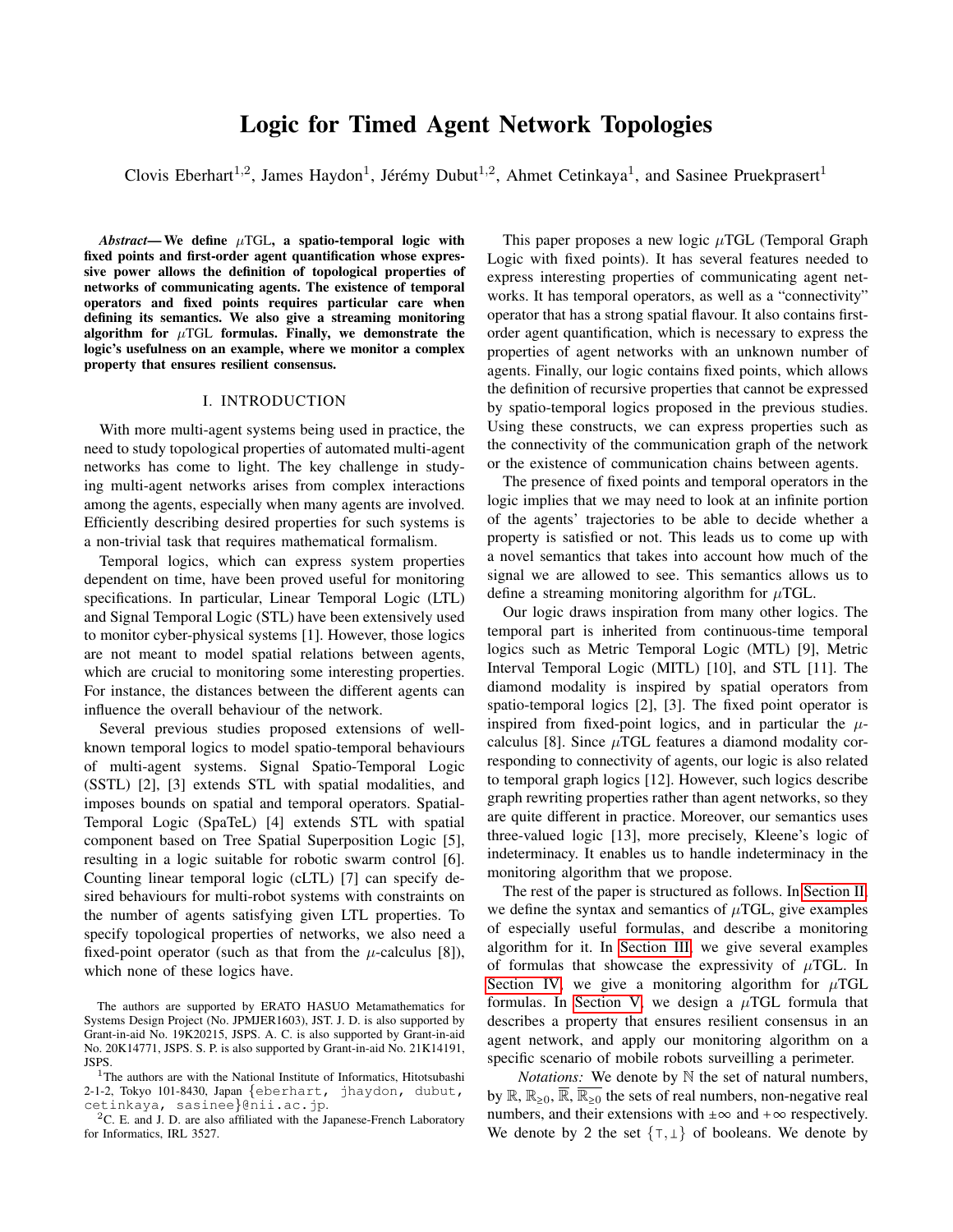3 the set of booleans augmented with an *indeterminate* ⊺, and equipped with the order  $\perp < \perp < \perp$ . It is equipped with the usual functions on 2:  $\vee$  and  $\wedge$  are respectively min and max, and negation maps ⊺ to ⊺. *Uncertain sets* are functions  $X \rightarrow 3$ . They are equipped with the same order and operations as 3, defined pointwise. We sometimes use set notation  $\{x \in X \mid \varphi(x)\}\$  to denote an uncertain set, by which we mean that no element is mapped to ⊺.

# II.  $\mu$ TGL

<span id="page-1-0"></span>In this section, we define  $\mu$ TGL, its syntax and semantics, give examples of its uses, and describe a monitoring algorithm for it.

We denote by A the set of agents, which we assume finite. Agents move in a metric space  $(M, d)$  – usually  $\mathbb{R}^n$  equipped with the Euclidean distance.

#### *A. Syntax*

We start by defining the syntax of  $\mu$ TGL, that is the set of  $\mu$ TGL formulas. From now on, we assume given sets X of *fixed-point variables* and A of *agent variables*, both infinite countable. We also fix a set  $P$  of predicates on  $M$ , i.e. functions from M to 2.

<span id="page-1-2"></span>Definition 1 (Agent formulas). Agent formulas *are given by the following grammar:*

| $\varphi ::= \top   p   \neg \varphi   \varphi \wedge \varphi  $ | <i>(propositional logic)</i> |
|------------------------------------------------------------------|------------------------------|
| $\Diamond_D \varphi \mid F_T \varphi \mid$                       | (spatio-temporal logic)      |
| $X \mid \mu X. \varphi \mid H_h \varphi$                         | <i>(fixed points)</i>        |
| $a \mid \exists a.\,\varphi$                                     | (quantification),            |

*where*  $a \in A$  *is an agent variable,*  $p \in P$  *is a predicate,*  $T$ *and D* are intervals of  $\mathbb{R}_{\geq 0}$ ,  $h \in \mathbb{R}_{\geq 0}$  *is a non-negative real, and*  $X \in \mathbb{X}$  *is a fixed-point variable. We impose the usual condition that, for* µX. φ *to be well-formed, all occurrences of* X must be positive *in*  $\varphi$  *(i.e., they occur under an even number of negations).*

Intuitively, agent formulas hold *for some agents*, or equivalently represent a set of agents (those agents for which the formula holds). This intuition is made precise in Definition [6.](#page-2-0) The propositional logic constructs are self-explanatory. The  $F_T \varphi$  construct is the temporal *eventually* modality: it holds for agent a if there is a point in time  $t \in T$  when  $\varphi$  holds for a. The  $\Diamond_D \varphi$  construct is the *diamond* modality, an equivalent to eventually for agent connectivity: it holds for a if there is b "connected" to it (i.e., within a certain distance from it) for which  $\varphi$  holds. The  $\mu X$ .  $\varphi$  construct is the *least fixed point* construct. The only unusual construct is the *horizon* construct  $H_T$ , whose use we will explain in [Section II-B.](#page-1-1)

We use the usual syntactic sugar for propositional logic  $\bot$ ,  $\varphi \vee \psi$ ,  $\varphi \rightarrow \psi$ , as well as  $G_T \varphi \equiv \neg F_T \neg \varphi$  and  $\Box_D \varphi \equiv \Box$  $\neg \Diamond_D \neg \varphi$  for spatio-temporal operators,  $\forall a. \varphi \equiv \neg \exists a. \neg \varphi$  for universal quantification, and  $\nu X.\varphi \equiv \neg \mu X.\neg \varphi[X \rightarrow \neg X]$ for greatest fixed point. We also use  $F\varphi$  and  $G\varphi$  when the time interval is  $[0, +\infty)$ .



<span id="page-1-4"></span>Fig. 1. Known and possible trajectories of agents

Free and bound variables are defined as usual. A formula is *closed* if all  $X \in \mathbb{X}$  in  $\varphi$  are bound.

Definition 2 (Truth formulas). Truth formulas *are given by the following grammar:*

$$
\Phi ::= \top \mid \varphi \leq \varphi \mid \neg \Phi \mid \Phi \land \Phi \mid F_T \Phi \mid \exists a. \Phi,
$$

*where*  $\varphi$  *and*  $\psi$  *are closed agent formulas in*  $\varphi \leq \psi$ *, and the rest is as in Definition [1.](#page-1-2)*

Truth formulas use the same constructs as agent formulas except fixed points and diamond, and also allows for comparison of agent formulas through  $\varphi \leq \psi$ .

We also introduce some syntactic sugar for equality on agent formulas:  $\varphi = \psi \equiv (\varphi \le \psi) \wedge (\psi \le \varphi), a \ne b \equiv \neg(a = b).$ 

<span id="page-1-3"></span>Example 3 (Connectedness of communication graph). *We consider a network of communicating agents where agents can communicate up to some distance* d*. The* communication graph  $G_t$  *at time t of such a network is a graph whose nodes are agents, and there is an edge between* a *and* b *if they are within communication range at time* t*. The following formula expresses connectivity of the communication graphs between agents at all times:*

$$
G \ \forall a. (\top \leq \mu X. (a \vee \Diamond_{[0,d]} X)).
$$

*The subformula*  $\mu X$ .  $(a \vee \Diamond_{[0,d]} X)$  *represents the set of agents that can be reached in the communication graph from the agent represented by* a*. Therefore, the whole formula expresses the fact that, at all times, all agents are reachable from any other agent, so the communication graph is connected. Another way to state the same property is as follows:*

$$
\Phi_{\text{con}} = G \ \forall a, b. \ a \leq \mu X. \ (b \vee \Diamond_{[0,d]} X).
$$

*We will show later in Example [8](#page-2-1) that this formula indeed has its intended meaning.*

## <span id="page-1-1"></span>*B. Semantics*

<span id="page-1-5"></span>In this section, we give a semantics to agent and truth formulas. In general, a semantics takes a formula and a model (in our case, a signal of all agent positions at all times), and returns a boolean: whether the formula is true or false in this model. In our case, however, we need to be slightly more subtle: because of the presence of fixed points and temporal operators, we may need to look arbitrarily far into the future to prove or disprove a formula. Let us show an example.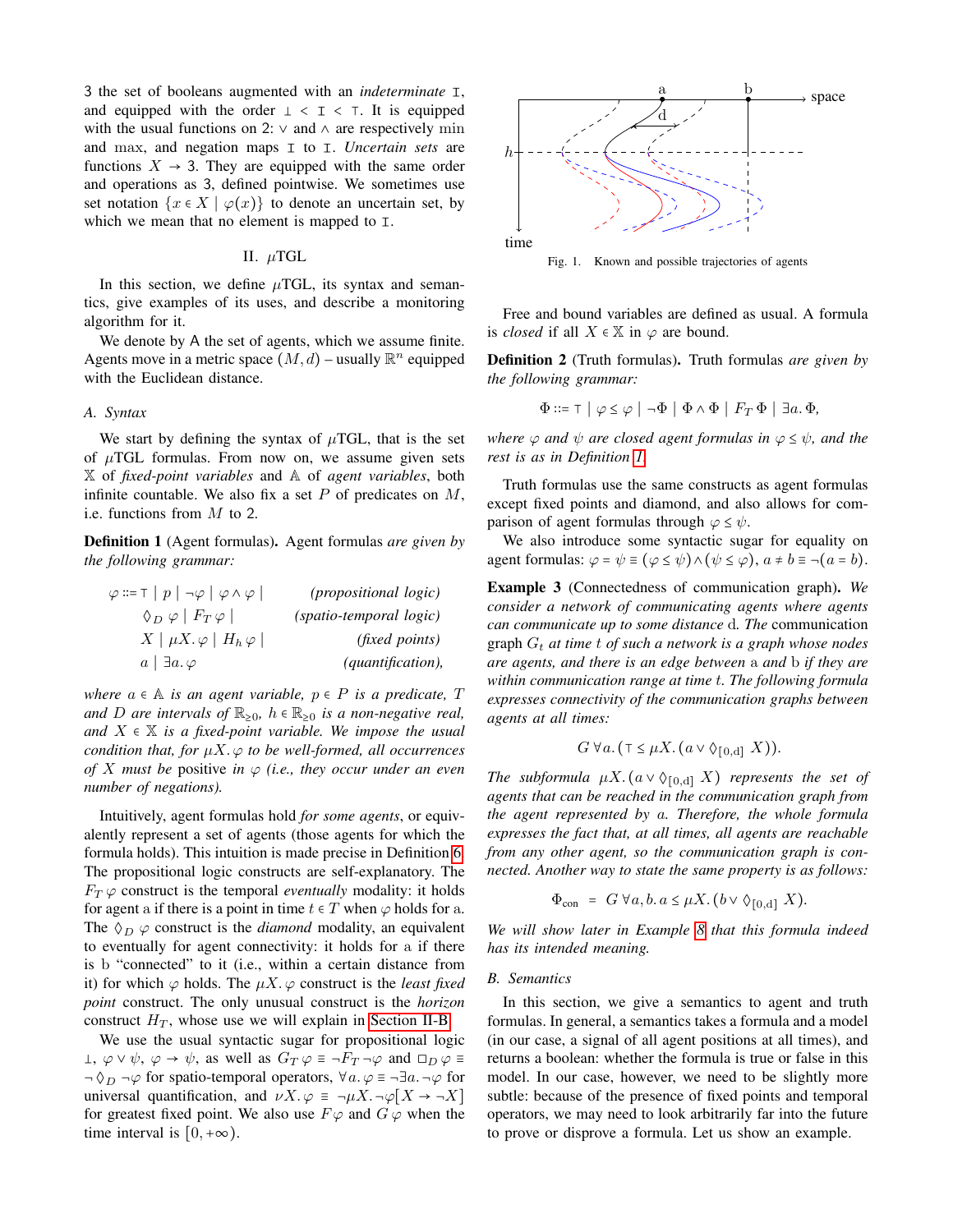Example 4 (Communcation chain). *Let us consider the same setting as in Example [3,](#page-1-3) but with agents re-broadcasting messages sent by other agents for duration* t*. The following formula expresses the existence, at all times and for all pairs* (a, b) *of agents, of a* communication chain *from* a *to* b*, that is a list of agents that can communicate within time* t *to transmit a message from* a *to* b*:*

<span id="page-2-2"></span>
$$
\Phi_{ch} = G \,\forall a, b. a \le \mu X. (b \vee F_{[0,t]} \,\Diamond_{[0,d]} \, X). \tag{1}
$$

*However, deciding whether* Φ<sub>ch</sub> *holds may require knowing an arbitrarily long part of the signal (even if we restrict to*  $G_{[0,T]}$ ). Let us assume that the whole network consists of *two agents* a *and* b *that move on a line, as in [Fig. 1.](#page-1-4) If we look at the signal up to time* h*, we can neither prove nor disprove the existence of a communication chain from* a *to* b*: if* a *follows the red trajectory in the future, there will be no such chain, but there will be one if it follows the blue one*  $(namely a \rightarrow a \rightarrow ... \rightarrow a \rightarrow b).$ 

There are two problems with this. First, we may need infinite time before being able to compute the semantics, which is not feasible in practice. Second, and more importantly, we may want to express properties such as "there exists a communication chain from a to b such that they can communicate within time  $t$ ", which cannot be expressed with the current examples.

As a first step towards fixing this, we use a three-valued logic, rather than a boolean one. The semantics of a formula can thus also be indeterminate (⊺), meaning that we do not have enough information to determine its actual value.

This single change does not however solve the problem. Indeed, in the case we describe in Example [4,](#page-1-5) the semantics of Φch would be ⊺ unless we look at the whole time interval. We therefore introduce the *horizon* construct, whose purpose is to "give up" on trying to prove that a formula holds: if the semantics of  $\varphi$  is undetermined and "enough time has passed", then we "stop searching" and say it is false.

<span id="page-2-3"></span>Example 5 (Bounded-time communication). *Building on Example [4,](#page-1-5) we express the fact that all agents can communicate with one another within time* t*. This property can be expressed by*

<span id="page-2-4"></span>
$$
G \,\forall a, b. a \le H_t \,\mu X. \left(b \vee F_{[0,t]} \,\Diamond_{[0,d]} \, X\right). \tag{2}
$$

*This is the same formula as* [\(1\)](#page-2-2)*, with an added* horizon *construct*  $H_t$ . The intuitive meaning of this construct is that *it forbids chains that are longer than* t*.*

The semantics of a formula is relative to a model. Our models here are *signals*. Given a set A of agents, a signal is a function  $\sigma$ :  $(A \times \mathbb{R}_{>0}) \rightarrow M$ , which represents the fact that agents evolve through time in space M.

The final piece of structure we need before we can define the semantics, is contexts. A *context* is a partial function that maps X to functions ( $\mathbb{R}_{\geq 0} \times \mathbb{R}$ )  $\rightarrow$  A  $\rightarrow$  3 and A to A.

<span id="page-2-0"></span>**Definition 6** (Semantics). *The semantics*  $[\varphi]_p(\sigma, t, h)$  *of an*<br>*gent formula (c. on signal*  $\sigma$ *, at time t. c.*  $\mathbb{R}$ ), with horizon *agent formula*  $\varphi$  *on signal*  $\sigma$ *, at time*  $t \in \mathbb{R}_{>0}$ *, with horizon* <sup>h</sup> <sup>∈</sup> <sup>R</sup>*, and in context* <sup>ρ</sup> *is an uncertain set of agents defined*

*inductively as in [Fig. 2.](#page-3-0) The semantics*  $[\![\Phi]\!]_p(\sigma, t, h) \in 3$  *of* truth formulas is also given in Fig. 2. *truth formulas is also given in [Fig. 2.](#page-3-0)*

The existence of fixed points is ensured by the fact that variables appear positively in fixed-point formulas. When writing  $[\![\varphi]\!]_{\rho}(\sigma, t, h)$ , we assume that  $\rho$  is defined on all free vertically of  $(\rho, \Lambda)$ . free variables of  $\varphi$ . All of the definitions are rather standard, except for a few points that we describe here.

The first unusual point is the presence of the *horizon* variable  $h$ , which represents how much into the future we are allowed to see. This variable is untouched by most constructs. However, when constructs make use of positions (such as  $\Diamond_D \varphi$ ), if the horizon h is negative (i.e., we do not know the value of the signal at that point in time), then the semantics uses ⊥. When constructs do not use positions (such as  $a$ ), then it does not matter whether the horizon is negative or not. Moreover, the semantics of  $F_T \varphi$  shifts the horizon variable to reflect the fact that we evaluate the semantics of  $\varphi$  at a different point in time.

Secondly, the semantics of the diamond modality is rather long, but  $[\![\Diamond_D \varphi]\!]_\rho$   $(\sigma, t, h)(a)$  is  $\top$  if  $h \geq 0$  and there is an agent b whose distance from a at time  $t$  is in  $D$ and  $[\![\varphi]\!]_{\rho}(\sigma, t, h)(b)$  is  $\top$ , which corresponds to the usual<br>semantics of  $\wedge$ . It is  $\bot$  in two cases: first if  $h > 0$  and for semantics of  $\Diamond_D$ . It is  $\bot$  in two cases: first, if  $h \geq 0$  and for all agents b, either their distance to a at time  $t$  is not in  $D$ or  $\llbracket \varphi \rrbracket_{\rho} (\sigma, t, h)(b)$  is  $\perp$ ; second, if  $h < 0$  and for all agents b,  $\llbracket \varphi \rrbracket_{\rho}^{\top}(\sigma, t, h)(b)$  is  $\perp$ . In the first case, we have access to notitions and can refute the formula if the distance between positions and can refute the formula if the distance between agents is not in  $D$ . In the second one, do not have access to positions, and must therefore refute  $\varphi$  for all agents to be sure that  $\Diamond_D \varphi$  is  $\bot$ . It is  $\bot$  otherwise: either  $h < 0$  and there is an agent b such that  $[\![\varphi]\!]_{\rho}(\sigma, t, h)(b)$  is not  $\bot$ , or  $h \ge 0$ and there is an agent b whose distance to a at time  $t$  is in D and such that  $\llbracket \varphi \rrbracket_{\rho} (\sigma, t, h)(b)$  is  $\bot$ .

Remark 7 (Diamond modality, space, and connectivity). *In this paper, the diamond modality has a spatial flavour, since we chose its interpretation to be about the distance between agents. In this sense, our logic is close to spatiotemporal logics. However, from a theoretical point of view, the diamond modality is an agent modality, rather than a spatial one, and we could similarly define a semantics on a graph, rather than on trajectories (*µTGL *stands for* Temporal Graph Logic with Fixed Points*). We stick to this interpretation of the diamond modality in this paper because it is general enough to express the properties we are interested in.*

Finally, the only non-standard construct is  $H_t \varphi$ . Intuitively, it asks whether  $\varphi$  is true by looking only at horizon  $h'$ . To do so, it computes the semantics of  $\varphi$  with (the potentially shorter) horizon  $\min(h, h')$  and returns it. However, when  $h \geq h'$ , we have a long enough horizon to give a boolean answer, and therefore  $\text{I}$  is changed to  $\text{I}$  (we were unable to prove the property with horizon  $h'$ ). This helps give formulas a boolean value in finite time, since it gets rid of ⊺ values when enough time has passed.

<span id="page-2-1"></span>**Example 8** (Semantics of  $\Phi_{con}$ ). *For any formula*  $\varphi$  *where* X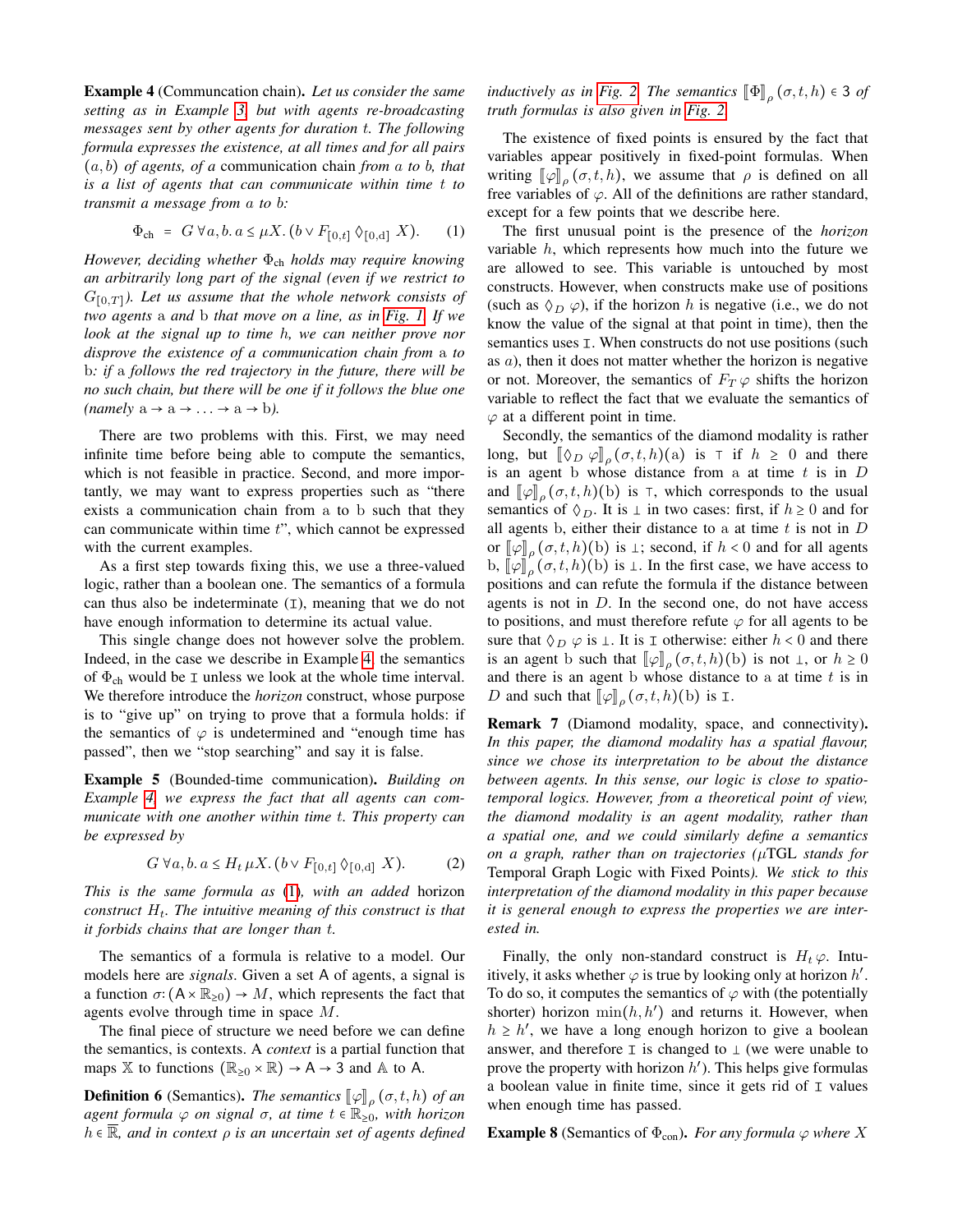$$
\llbracket \mathbf{T} \rrbracket_{\rho}(\sigma, t, h) = \mathbf{T} \qquad \llbracket p \rrbracket_{\rho}(\sigma, t, h)(\mathbf{a}) = \begin{cases} p(\sigma(\mathbf{a}, t)) & \text{if } h \ge 0 \\ \mathbf{T} \end{cases} \qquad \llbracket \neg \varphi \rrbracket_{\rho}(\sigma, t, h) = \neg \llbracket \varphi \rrbracket_{\rho}(\sigma, t, h) \end{cases}
$$
\n
$$
\llbracket \varphi \land \psi \rrbracket_{\rho}(\sigma, t, h) = \llbracket \varphi \rrbracket_{\rho}(\sigma, t, h) \land \llbracket \psi \rrbracket_{\rho}(\sigma, t, h) \qquad \llbracket F_T \varphi \rrbracket_{\rho}(\sigma, t, h) = \bigvee_{t' \in T} \llbracket \varphi \rrbracket_{\rho}(\sigma, t + t', h - t')
$$
\n
$$
\llbracket \Diamond_D \varphi \rrbracket_{\rho}(\sigma, t, h)(\mathbf{a}) = \begin{cases} \n\text{V}_{\text{beA}}(\llbracket \varphi \rrbracket_{\rho}(\sigma, t, h)(\mathbf{b}) \land d(\sigma(\mathbf{a}, t), \sigma(\mathbf{b}, t) \in D) & \text{if } h \ge 0 \\ \n(\text{V}_{\text{beA}}\llbracket \varphi \rrbracket_{\rho}(\sigma, t, h)(\mathbf{b})) \land \text{T} \end{cases} \qquad \text{otherwise} \qquad \llbracket a \rrbracket_{\rho}(\sigma, t, h) = \{\rho(a)\}
$$
\n
$$
\llbracket \exists a. \varphi \rrbracket_{\rho}(\sigma, t, h) = \bigvee_{\mathbf{b} \in \mathbf{A}} \llbracket \varphi \rrbracket_{\rho[\alpha \to b]}(\sigma, t, h) \qquad \llbracket X \rrbracket_{\rho}(\sigma, t, h) = \rho(X)(t, h) \qquad \llbracket \mu X. \varphi \rrbracket_{\rho}(\sigma, t, h) = \text{If } \rho(f \mapsto \llbracket \varphi \rrbracket_{\rho[X \to f]}(\sigma, -, -))(t, h)
$$
\n
$$
\llbracket H_{h'} \varphi \rrbracket_{\rho}(\sigma, t, h)(\mathbf{a}) = \begin{cases} \perp & \text{if }
$$

$$
\varphi \|_{\rho} (\sigma, t, h)(a) = \begin{cases} \frac{1}{\|\varphi\|_{\rho}} (\sigma, t, \min(h, h'))(a) & \text{otherwise} \end{cases}
$$
  

$$
\left[\varphi \leq \psi\right]_{\rho} (\sigma, t, h) = \bigwedge_{a \in A} (\left[\varphi\right]_{\rho} (\sigma, t, h)(a) \to \left[\psi\right]_{\rho} (\sigma, t, h)(a))
$$

<span id="page-3-0"></span>Fig. 2. Definition of the semantics

*only appears positively, by the Kleene fixed-point theorem, the sequence*  $f_0(t, h) = 1$ ,  $f_{n+1}(t, h) = [\![\varphi]\!]_{\rho[X \to f_n]}(\sigma, t, h)$ ,<br>regales a fixed noint, and  $[\![\cdot\]]_{\rho[X \to f_n]}(\sigma, t, h)$ , *reaches a fixed point, and*  $[\![\varphi]\!]_p (\sigma, t, h) = \sup_{n \in \mathbb{N}} \bar{f}_n(t, h)$ .<br>We apply this to  $\Phi$  from Example 3, Let us assume  $h > 0$ .

*We apply this to*  $\Phi_{con}$  *from Example* [3.](#page-1-3) Let us assume  $h \geq 0$ *, then we have*

$$
\left[\!\!\left[b\vee\Diamond_{[0,d]} X\right]\!\!\right]_{\rho} (\sigma,t,h)(a) =
$$
  
 
$$
\{\rho(b)\}\vee\bigvee_{c\in A} (\rho(X)(t,h)\wedge d(\sigma(a,t),\sigma(c,t))\leq d).
$$

*If we denote by*  $G_t$  *the graph of agents, where a and a' are connected if and only if*  $d(σ(a,t), σ(a',t)) ≤ d$ ,<br>then we get that  $f_0(t, t)$  is the set of south mashelds *then we get that*  $f_{n+1}(t, h)$  *is the set of agents reachable from*  $\rho(b)$  *by a path of length at most n in*  $G_t$ *. Therefore*  $\left[\!\left[ \mu X. \left( b \vee \Diamond_{[0,d]} X \right) \!\right]_{\rho} (\sigma, t, h)$  *is the set of agents reachable from*  $\rho(b)$  *in*  $G_t$ . *Note in particular that it is a set, in the sense that it does not map any agent to* ⊺*. Therefore, the whole formula states that, at all times, for all agents* a *and* b*,* a *is reachable from* b *at time* t*, so the communication graph at time* t *is connected.*

#### *C. Properties of horizons*

Here, we discuss several properties of  $\mu$ TGL relative to horizons. First, we want to show that ⊺ indeed corresponds to the fact that the current data is not enough to conclude whether the semantics is true or false. To represent information gain, we define the *information order*  $\leq$  on 3 generated by  $I \leq T$  and  $I \leq L$ . First, we should show that having a longer horizon can only lead to more information.

<span id="page-3-1"></span>Lemma 9 (Monotonicity of semantics). *For all* H*-free formulas*  $\varphi$ ,  $t \in \mathbb{R}_{\geq 0}$ ,  $h \leq h' \in \mathbb{R}$ , signals  $\sigma$ , and monotone *contexts*  $\rho$  *(i.e., such that*  $\rho(X)$  *is*  $\leq$ *-monotone in h for all*  $X$ *)*,  $[\![\varphi]\!]_{\rho}(\sigma, t, h) \leq [\![\varphi]\!]_{\rho}(\sigma, t, h').$ 

This allows us to give meaning to the following notion:

**Definition 10** (*h*-determination). We say that  $\varphi$  is *h*determined *for*  $h \in \mathbb{R}_{\geq 0}$ *, if for all times t, signals*  $\sigma$ *, and contexts*  $\rho$ ,  $[\![\varphi]\!]_{\rho}$   $(\sigma, t, h) \neq I$ *. We write*  $\sigma, t \models_{\rho} \varphi$  *to denote the fact that*  $\llbracket \varphi \rrbracket_{\rho} (\sigma, t, +\infty)$  *is*  $\top$  *and*  $\sigma, t \nvDash_{\rho} \varphi$  *when it is*  $\bot$ .

By Lemma [9,](#page-3-1) if  $[\![\varphi]\!]_p(\sigma, t, h) = \top$  for some  $h \in \mathbb{R}$ , then<br>t  $\vdash$  so and similarly for  $\vdash$  By Example 4, we know that  $\sigma, t \vDash_{\rho} \varphi$ , and similarly for  $\bot$ . By Example [4,](#page-1-5) we know that there are H-free formulas such that  $[\![\varphi]\!]_{\rho}(\sigma, t, h) = I$  for all<br> $h \in \mathbb{R}$ . The following lemma shows that this behaviour does  $h \in \mathbb{R}$ . The following lemma shows that this behaviour does not happen with infinite horizons, which is expected: having information about the whole signal is enough to decide the semantics.

**Lemma 11** (+∞-determination). *For all formulas*  $\varphi$ ,  $t \in \mathbb{R}_{>0}$ , *signals*  $\sigma$ *, and contexts*  $\rho$ *, either*  $\sigma$ *,t*  $\models_{\rho} \varphi$  *or*  $\sigma$ *,t*  $\models_{\rho} \varphi$ *.* 

The following lemma gives a concrete meaning to the intuition that ⊺ corresponds to a lack of information about the signal.

<span id="page-3-2"></span>Lemma 12 (Horizon lemma). *For all* H*-free formulas* φ*,*  $t \in \mathbb{R}_{>0}$ *, h*  $\in \mathbb{R}$ *, signals*  $\sigma$ *, and monotone contexts*  $\rho$ *:* 

- *if*  $[\![\varphi]\!]_p$   $(\sigma, t, h) = \top$ *, then for all*  $\sigma'$  such that  $\sigma'_{|[t,t+h]} =$  $σ$ <sub> $[[t, t+h], σ', t ⊨<sub>ρ</sub> φ,$ </sub>
- *if*  $[\![\varphi]\!]_p$   $(\sigma, t, h) = \bot$ , then for all  $\sigma'$  such that  $\sigma'_{\lfloor [t, t+h] \rfloor} =$  $\sigma_{|[t,t+h]}, \sigma', t \nvDash_{\rho} \varphi,$

*where*  $\sigma_{|t,t'}$  *is the restriction of*  $\sigma$  *to*  $[t, t']$ *.* 

As an immediate corollary, we get that, if there are signals  $\sigma_1$  and  $\sigma_2$ , with  $\sigma_{i|[t,t+h]} = \sigma_{|[t,t+h]}, \sigma_1, t \vDash_{\rho} \varphi$  and  $\sigma_2, t \nvDash_{\rho}$  $\varphi$ , then  $[\![\varphi]\!]_{\rho}(\sigma, t, h) = I$ .

By Lemma [12,](#page-3-2) the semantics of an  $h$ -determined formula only depends on a window of size  $h$  of the signal. A streaming algorithm is therefore able to yield a result for time t after it has received the input signal up to time  $t + h$ .

For any formula  $\varphi$ , we can statically compute a horizon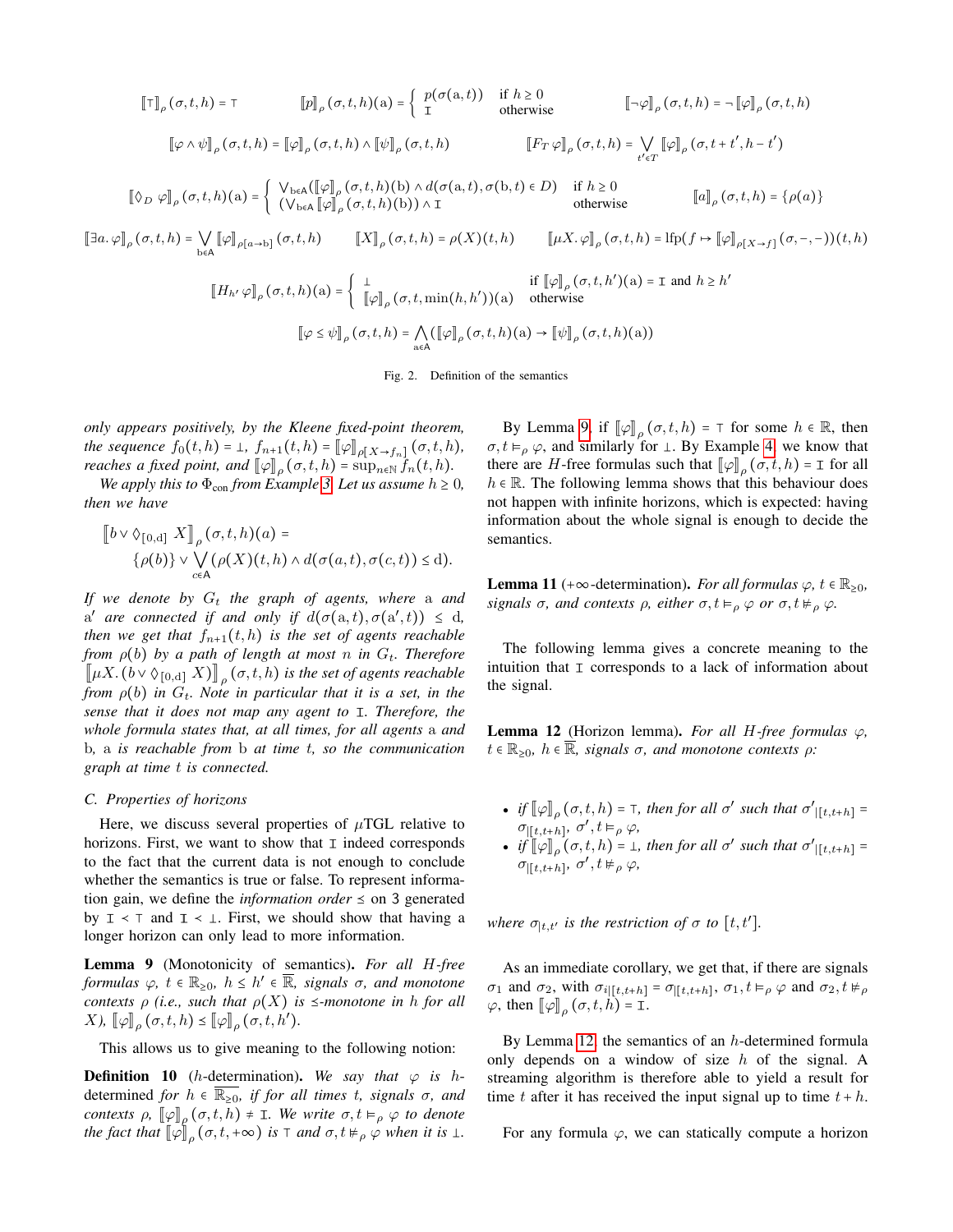$\overline{\varphi}$  (possibly infinite) as follows:

$$
\overline{\tau} := 0, \qquad \overline{f(a) > 0} := 0,
$$
  
\n
$$
\overline{\neg \varphi} := \overline{\varphi}, \qquad \overline{\varphi \land \psi} := \max(\overline{\varphi}, \overline{\psi}),
$$
  
\n
$$
\overline{\chi} := 0, \qquad \overline{\mu X. \varphi} := \begin{cases} 0 & \text{if } \overline{\varphi} = 0 \\ \infty & \text{otherwise,} \end{cases}
$$
  
\n
$$
\overline{a} := 0, \qquad \overline{\mu X. \varphi} := \begin{cases} 0 & \text{if } \overline{\varphi} = 0 \\ \infty & \text{otherwise,} \end{cases}
$$
  
\n
$$
\overline{H_t \varphi} := \min(t, \overline{\varphi}), \qquad \overline{\varphi \leq \psi} := \max(\overline{\varphi}, \overline{\psi}).
$$

**Lemma 13** (Bounded horizon). All formulas  $\varphi$  are  $\overline{\varphi}$ *determined.*

# *D. Notable Formulas*

Here, we give some typical agent formulas that are useful when specifying properties, as well as their semantics.

*1) Reachability:* The first class of formulas we are interested in are formulas that express *reachability* properties. In our context, this corresponds to the possibility to reach an agent that satisfies some property  $\psi$ . One such formula is

<span id="page-4-1"></span>
$$
\Phi_{\text{reach}, \psi} = \mu X. (\psi \vee \Diamond_D X). \tag{3}
$$

Note that this is the shape of  $\Phi_{con}$  from Example [3.](#page-1-3) Its semantics is basically the same as the one in Example [8,](#page-2-1) but with a general formula  $\psi$ .

A variation on [\(3\)](#page-4-1) is  $\varphi = \mu X$ . ( $\psi \vee F_T \Diamond_D X$ ), which adds a temporal aspect to the formula. Its semantics  $[\![\varphi]\!]_{\rho}(\sigma, t, h)$ maps a to:

- ⊤ if there exist agents  $a_1, \ldots, a_n$  and times  $t_1, \ldots, t_{n-1}$ such that  $a_1 = a$ , for all  $i < n$ ,  $d(\sigma(a_i, t_i), \sigma(a_{i+1}, t_i)) \in$ *D*, for all  $i < n - 1$ ,  $t_{i+1} - t_i \in T$ ,  $t_{n-1} \leq h$ , and  $\llbracket \psi \rrbracket_{\rho} (\sigma, t + t_n, h - t_n)(a_n) = \top,$ <br> $\top$  if there exist agents a
- I if there exist agents  $a_1, \ldots, a_n$  and times  $t_1, \ldots, t_{n-1}$ such that  $a_1 = a$ , , for all  $i < n$ ,  $d(\sigma(a_i, t_i), \sigma(a_{i+1}, t_i)) \in D$  for all  $i < n$ ,  $d_i \in T$  and  $t$ *D*, for all  $i < n - 1$ ,  $t_{i+1} - t_i \in T$ , and  $t_{n-1} > h$  or  $[\![\psi]\!]_p (\sigma, t + t_n, h - t_n)(a_n) = I$  (and we are not in the previous case)
- $\perp$  otherwise.

Note that this is the shape of  $\Phi_{ch}$  from Example [4](#page-1-5) and that the semantics above is a formal definition of what a communication chain from a to some agent that satisfies  $\psi$ is. More precisely, the semantics is ⊺ if there is a chain within horizon  $h$ ,  $\text{I}$  if there may be a chain after horizon  $h$  (but we do not have enough information to know yet), and  $\perp$  if we know there is no such chain (no matter the horizon).

*2) Safety:* Another class of formulas of particular interest is that of *safety* formulas, which in our case correspond to formulas that we can never reach an agent that satisfies some formula  $\psi$ . The typical formula that expresses this is

<span id="page-4-2"></span>
$$
\Phi_{\text{safe},\psi} = \nu X. (\neg \psi \land \Box_D X). \tag{4}
$$

Note that it is the negation of  $\Phi_{\text{reach}, \psi}$  (up to double negations), and therefore its semantics is also negated. It therefore exactly describes the impossibility to reach any agent that satisfies  $\psi$ .

As in the previous section, we can modify [\(4\)](#page-4-2) to obtain  $\varphi = \mu X$ . ( $\psi \vee F_T \Diamond_D X$ ), which expresses the inexistence of communication chains to any agent that satisfied  $\psi$ .

## <span id="page-4-5"></span>*E. Expressive Power*

We want to briefly discuss the expressive power of  $\mu$ TGL. First, let us consider the variant of MITL [10] with syntax:

$$
\varphi ::= p \mid \neg \varphi \mid \varphi \vee \varphi \mid F_T \varphi.
$$

In order to compare  $\mu$ TGL to MITL, they need to use the same predicates, and we need to extend the set of MITL predicates to contain some spatial operators. We thus assume that MITL has a predicate  $p_a$  for each predicate p of  $\mu$ TGL and agent a which holds when  $p$  holds for agent a. We also add a predicate  $d_{a,b,D}$  to MITL predicates for each distance interval  $D \subseteq \mathbb{R}_{\geq 0}$  and agents a and b. It holds when the distance between a and  $b$  is in  $D$ . Note that, in order to do this, we need to know in advance all agents in the network, so MITL is limited compared to  $\mu$ TGL on that point. Nevertheless, to be able to compare the two logics, we assume that the number of agents is known in advance.

<span id="page-4-4"></span>Lemma 14. MITL *is strictly less expressive than*  $\mu$ TGL.

The translation of MITL into  $\mu$ TGL is straightforward. Conversely, formulas such as  $\Phi_{ch}$  from Example [4](#page-1-5) cannot be expressed in MITL.

We can also express basic *counting* properties in  $\mu$ TGL [7], by which we mean that we can express properties such as "at least *n* agents that satisfy  $\varphi$ ".

Given a constant integer n and a formula  $\varphi$  with an open agent variable a, we can define the following syntactic sugar:

$$
(|\varphi| \ge n) = \exists a_1, \dots, a_n. \left(\bigvee_{i} \bigvee_{j \ne i} (a_i \ne a_j) \right) \land \left(\bigwedge_{i} \varphi[a \to a_i] \right),
$$
  

$$
(|\varphi| \le n) = \exists a_1, \dots, a_n. \forall a. \varphi \to a \le \bigvee_{i} a_i,
$$
  

$$
(|\varphi| = n) = (|\varphi| \ge n) \land (|\varphi| \le n).
$$

These formulas have the obvious meaning, e.g., the first one means "at least *n* agents satisfy  $\varphi$ ".

# III. EXAMPLES

<span id="page-4-0"></span>In this section, to showcase the expressive power of  $\mu$ TGL, we discuss scenarios and formulas that express interesting properties of these scenarios.

#### *A. Communication*

We start by expressing the existence of certain types of communication chains in networks of communicating agents. In all the following examples, we assume that we want to model a similar situation as in Example [4,](#page-1-5) where agents can communicate up to distance d.

<span id="page-4-3"></span>Example 15 (Communication time). *A possible refinement of Example [5](#page-2-3) is to model the communication as taking a fixed amount of time* ε*. We can then slightly modify* [\(2\)](#page-2-4) *to obtain*

$$
G \forall a, b. a \le H_t \mu X. (b \vee F_{[\varepsilon, t]} \Diamond_{[0, d]} X).
$$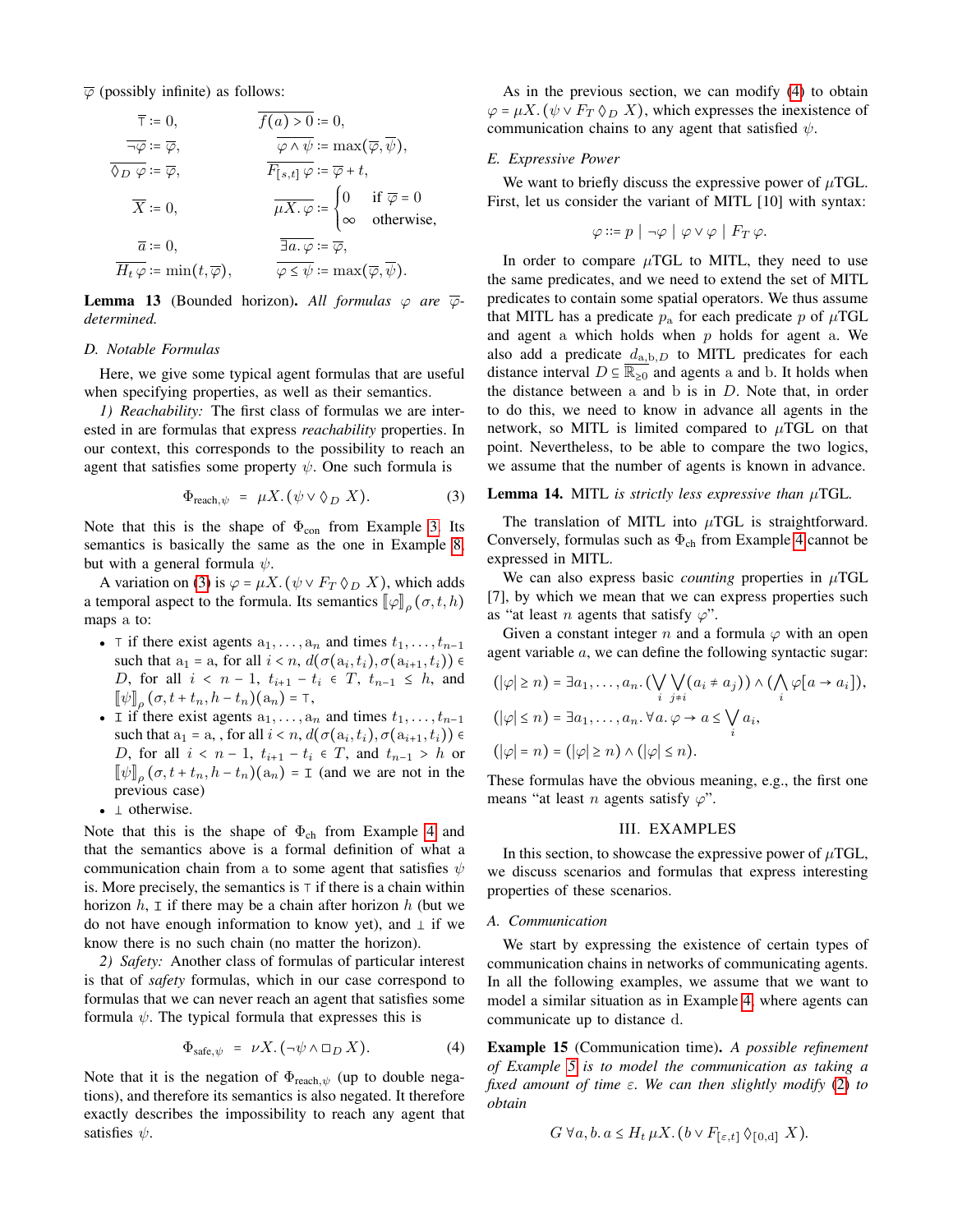*Note that communication chains may no longer be of arbitrary length, since at least* ε *has to pass when communicating to another agent.*

Example 16 (Message storing). *Building on Example [15,](#page-4-3) we can also model a scenario where agents only store the messages they receive for a finite amount of time* s*. The existence of a communication chain in this scenario can be expressed by*

$$
H_t G \ \forall a, b. \ a \subseteq \mu X. \ (b \vee F_{[\varepsilon, s]} \Diamond_{[0, d]} X).
$$

Example 17 (Chains of bounded length). *While our logic is not designed to, properties such as the existence of communication chains of bounded length in the number of agents can also be expressed by "unrolling" fixed points in the previous formulas. For example, the fact that, at all times, any two agents can communicate by passing through at most one other agent can be expressed as*

$$
G \ \forall a, b. \ a \subseteq b \lor \Diamond_{[0,d]} \ (b \lor \Diamond_{[0,d]} b).
$$

We can also model scenarios where communication is impeded, either in some specific zones or by malicious agents jamming signals.

Example 18 (Communication-forbidding zones). *Assume that there is a zone*  $Z \subseteq M$  *where communication is impossible. We can define a predicate* z *such that* z(x) *holds if and only if* <sup>x</sup> <sup>∈</sup> <sup>Z</sup>*. The existence of communication chains between all agents can be expressed by*

$$
G \ \forall a, b. \ a \subseteq \mu X. \ (\neg z \land (b \lor F_{[0,t]} \Diamond_{[0,d]} X)).
$$

*Adding the* ¬z *subformula ensures that all agents must be outside* Z *in any communication chain.*

Example 19 (Jamming agents). *We can model a scenario where malicious agents can jam the communication between two agents if they are within distance* j *of either the sender or the receiver of the message. If agents evolve in space* M, we can model them as evolving in  $M' = \{0, 1\} \times M$ , with d' inherited from d  $(d'((i, x), (i, y)) = d(x, y)$  and<br> $d'((i, x), (1, i, y)) = 1 + d(x, y)$  where maligious applies  $d'((i, x), (1-i, y)) = 1 + d(x, y)$ *), where malicious agents*<br>*and labelled* 1. We gay define a maglicate is that helds and *are labelled* 1*. We can define a predicate* j *that holds on points of the form* (1, x)*, i.e., malicious agents.*

*In such a scenario, the existence of communication chains between all agents can be expressed by*

$$
G \forall a, b. ((a \lor b \leq \neg j) \land (a \neq b)) \rightarrow
$$
  

$$
(a \leq \mu X. (\neg \Diamond_{[0,j+1]} j \land (b \lor F_{[0,t]} \Diamond_{[0,d]} X)))
$$

#### *B. Network Topologies*

Our logic can also express the existence of specific network topologies, and not only connectedness. In this section, we will assume for simplicity that  $D = [0, d]$ .

Example 20 (Star topology). *The simplest topology to express in our logic is the* star *topology, in which there is a single agent* a *that is linked to all other agents, and no* *other agents are linked to one another. This topology can be expressed by*

$$
\Phi_{\star} = \exists a. \forall b. (b \subseteq \Diamond_D a) \land (a \neq b \rightarrow \Diamond_D b \subseteq a \lor b)
$$

*While* Φ<sup>⋆</sup> *holds when agents are linked through a star topology, it may also be useful to know when there is a star communication topology, possibly with more connections, which is simply expressed by*

$$
\widetilde{\Phi_{\star}} = \exists a. \,\forall b. \, b \subseteq \Diamond_D \, a.
$$

Example 21 (Linear topology). *We can also express the fact that agents are linked through a linear topology, i.e., there is a line of agents connecting all agents together. This can be expressed by*

$$
\Phi_{-} = \Phi_{con} \wedge \exists a, b. \left| \Diamond_{D} a \right| = 2 \wedge \left| \Diamond_{D} b \right| = 2 \wedge \forall c. (c \wedge (a \vee b) \subseteq \varnothing) \rightarrow \left| \Diamond_{D} c \right| = 3.
$$

Example 22 (Ring topology). *Finally, we can also express the fact that the communication graph between the agents forms a ring by*

$$
\Phi_{\circ} = \Phi_{\text{con}} \wedge \forall a. |\Diamond_{D} a| = 2.
$$

# *C. MITL Properties*

As expressed by Lemma [14,](#page-4-4) MITL properties (of agents) can be expressed in  $\mu$ TGL. More precisely, any MITL property  $\varphi$  can be translated to some  $\mu$ TGL formula  $\varphi'$  that describes the set of agents that satisfy  $\varphi$ . This translation can be used to model certain kinds of scenarios.

The first typical case is when all agents must satisfy some MITL property (for example a safety property, stating that agents must stay in some safe zone). That all agents satisfy this property is expressed in  $\mu$ TGL as  $\tau \leq \varphi'$ . The second typical case is when at least one agent must satisfy some property (for example a progress property, stating that the agent much reach some zone). That at least an agent satisfies this property is directly expressed as  $\neg(\varphi' \leq \bot)$ .

Example 23 (MITL goals and connectivity). *Let us consider a scenario where agents must "link" a starting zone (expressed as some predicate* s*) to a goal zone (stated as some predicate* g*). Formally, there are three requirements: 1) that some agent stays in the start zone at all times (expressed as the MITL property* G s*), 2) that some agent eventually reaches goal (MITL property* F g*), 3) that the communication graph stays connected at all times (*µTGL *property*  $G \Phi_{con}$ *). Then the formula that models the desired property is*  $G \Phi_{con} \wedge (\top \leq G s) \wedge \neg (F g \leq \bot).$ 

# IV. MONITORING

# <span id="page-5-0"></span>*A. Monitoring Algorithm*

In this section we describe an algorithm for monitoring a  $\mu$ TGL formula, see Algorithm [1.](#page-7-1)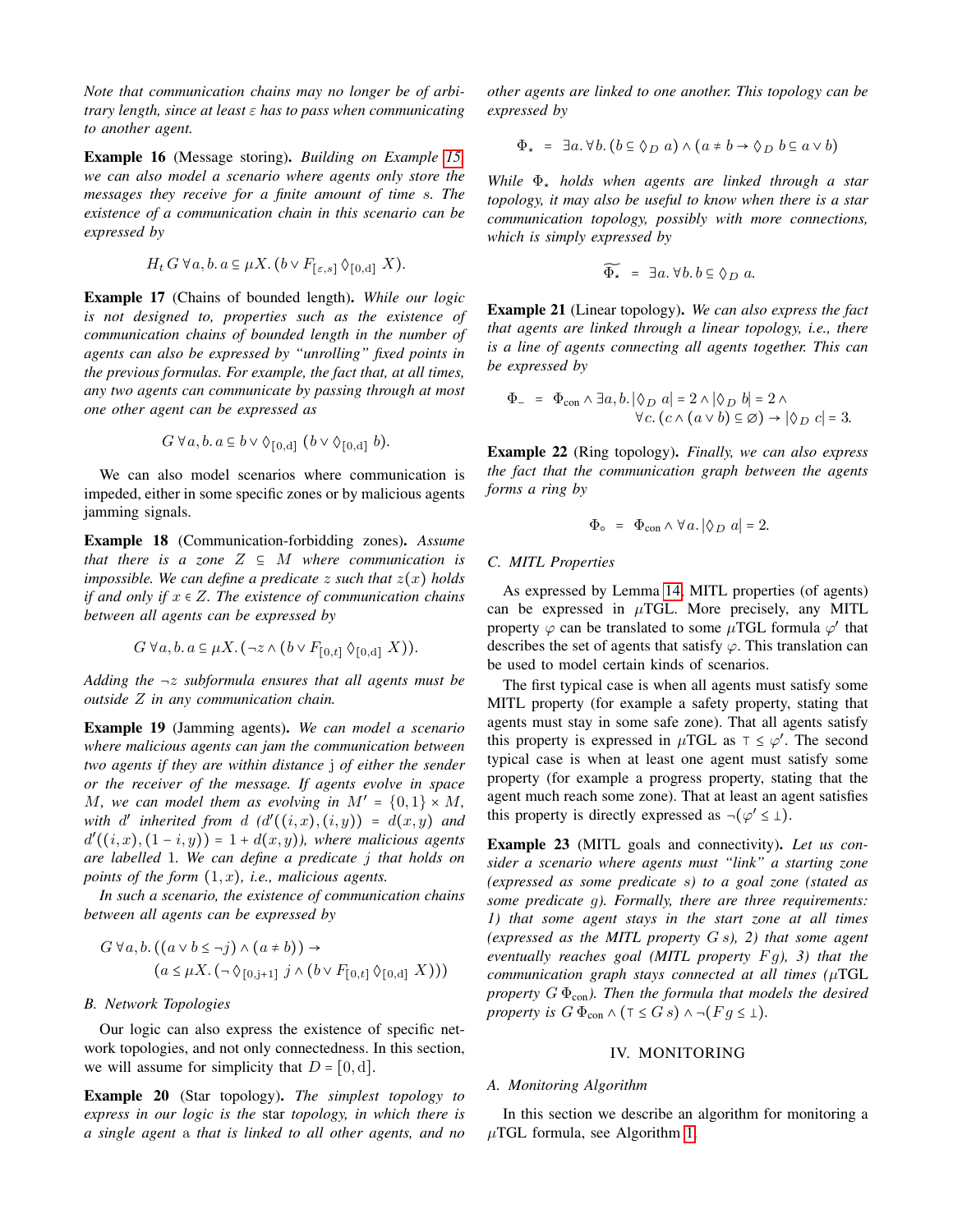*1) Data structures:* The algorithm manipulates values representing piecewise constant functions  $\mathbb{R}_{\geq t_0} \to X$ , for some set  $X$ . Such a function is represented by a sequence of *samples*, pairs

$$
x = ((t_0,x_0),\ldots,(t_n,x_n))
$$

where  $t_i \in \mathbb{R}_{\geq 0}$  and  $x_i \in X$ . This represents the signal  $\bar{x}: \mathbb{R}_{\geq t_0} \to X$  such that

$$
\bar{x}(t) = \begin{cases} x_i & \text{when } t_i \le t < t_{i+1}, \text{ for some } 0 \le i < n, \\ x_n & \text{when } t_n \le t. \end{cases}
$$

The time  $t_0$  is the *start time* and denoted start $(x)$ . When the signal to be represented is only defined over some finite interval, there is also a specified end time end $(x)$ , in which case  $\bar{x}(t) = x_n$  for all  $t_n \le t \le \text{end}(x)$ .

The main operation we need on signals represented in this way is to zip them. This is a procedure which takes a signal x of values of type  $X$ , a signal  $y$  of values of type  $Y$ , and produces a signal  $x \times y$  of values of type  $X \times Y$ , such that

$$
\overline{x \times y}(t) = (\bar{x}(t), \bar{y}(t))
$$

for all t for which both  $\bar{x}(t)$  and  $\bar{y}(t)$  are defined. This is achieved by unifying the time-indices in  $x$  and  $y$ .

Uncertain sets, that is, functions  $A \rightarrow 3$  in the semantics, are represented as A-intervals  $[U, V]$   $(U, V \in \mathcal{P}(\mathsf{A}))$  indicating that the uncertain set could be any  $X \in \mathcal{P}(A)$  such that  $U \subseteq X \subseteq V$ , that is:

$$
[U,V](a) = \begin{cases} \top & \text{if } a \in U, \\ \mathbb{T} & \text{if } a \notin U \text{ and } a \in V, \\ \bot & \text{if } a \notin V. \end{cases}
$$

The intuition here is that what is known about the uncertain set is a lower bound  $U$  (elements that are surely members), and an upper-bound  $V$  (all possible members). We denote by  $\perp$  the A-interval  $[\emptyset, \emptyset]$ , which represents the uncertain set  $a \mapsto \perp$ .

The uncertain sets manipulated in the algorithm also depend on a horizon parameter  $h \in \mathbb{R}_{\geq 0}$ , representing how much future lookahead the information in the uncertain set depends on. To model this we use signals of A-intervals which always start from time index 0. The signal which is constantly  $\perp$  is also denoted  $\perp$ .

All in all, a semantic value  $\bar{w}$ :  $\mathbb{R}_{\geq t_0} \times \mathbb{R}_{\geq 0} \times A \rightarrow 3$  is represented by a signal of signals of A-intervals:

$$
w = \left( \begin{array}{c} (t_0, ((h_{0,0}, [U_{0,0}, V_{0,0}]), \ldots, (h_{0,m_0}, [U_{0,m_0}, V_{0,m_0}]))), \\ \vdots \\ (t_n, ((h_{n,0}, [U_{n,0}, V_{n,0}]), \ldots, (h_{n,m_n}, [U_{n,m_n}, V_{n,m_n}]))) \end{array} \right)
$$

such that

$$
\bar{w}(t, h, a) = \begin{cases} \top & \text{if } a \in U_{i,j}, \\ \bot & \text{if } a \notin U_{i,j} \text{ and } a \in V_{i,j}, \\ \bot & \text{if } a \notin V_{i,j}. \end{cases}
$$

whenever

$$
t_i \le t < t_{i+1}
$$
 and  $h_{i,j} \le h - (t - t_i) < h_{i,j+1}$ .

*2) Computing semantics:* We first describe computing the semantics of a formula  $\varphi$  on a finite signal w with start time  $t_0$  and end time end(w) =  $t_{end}$ . The computation proceeds by induction on the structure of  $\varphi$ . Most of the cases are simple, so we will only describe the cases  $\varphi \vee \psi$ ,  $F_{[a,b]} \varphi$ and  $\mu X.\varphi$ .

• For  $\varphi \vee \psi$ , the semantics are computed for  $\varphi$  and  $\psi$  individually, producing two output signals  $w_{\varphi}$  and  $w_{\psi}$ . Zipping these two signals produces  $w_{\varphi} \times w_{\psi}$ , a signal of pairs of signals of A-intervals. These pairs are themselves zipped, thus producing a signal of signals of pairs of A-intervals. Finally these pairs of A-intervals are joined using the union operation lifted to A-intervals:

$$
[U,V] \vee [U',V'] \coloneqq [U \cup U', V \cup V'],
$$

thereby producing the desired result  $w_{\varphi \lor \psi}$ . Here we use that  $[U \cup U', V \cup V'](a) = [U, V](a) \vee [U', V'](a)$ . Most of the other logical operations are computed in a similar point-wise fashion. The operation

$$
w_\varphi\vee w_\psi\coloneqq w_{\psi\vee\psi}
$$

just described will also be used in the semantics of  $F_{[a,b]}$   $\varphi$ .

• The semantics of  $F_{[a,b]}\varphi$  is computed by first computing the semantics  $w_{\varphi}$  of  $\varphi$ . Then, for each sample  $(t, w_{\varphi,t}) \in$  $w_{\varphi}$  that lasts till  $t' \in \mathbb{R}_{\geq 0}$ , we construct the signal of signals

$$
F(t,t',w_{\varphi})\coloneqq((t_0,\bot),(t-b,\mathsf{delay}^b(w_{\varphi,t})),(t'-a,\bot))
$$

with end time  $t_{\text{end}}$ . This represents the information of  $w_{\varphi}$  available in [t, t'] given an allowed future lookahead of some duration  $d \in [a, b]$ . To understand this consider the following diagram:



The blue region represents the non- $\perp$  portion of  $F(t, t', w_{\varphi})$ . Here, a *delay* is needed to account for the fact that this lookahead has used up some of the horizon. This is defined by

$$
\overline{\text{delay}^{b}(x)}(s) = \begin{cases} \bot & \text{when } 0 \le s < b, \\ \bar{x}(s-b) & \text{when } b \le s. \end{cases}
$$

for all signals x. The semantics of  $F_{[a,b]}\varphi$  is then obtained by

 $\mathbf{I}$  $\overline{ }$ ⎠

 $\bigvee F(t,t',w_{\varphi})$ .

where the disjunction is taken over all the piecewise constant parts of  $w_{\varphi}$  described above.

The semantics of  $\mu X.\varphi$  is computed by repeatedly computing the semantics of  $\varphi$  while using increasing values for resolving the variable X, starting with  $X = \perp$ . Since X appears only positively in  $\varphi$ , successive values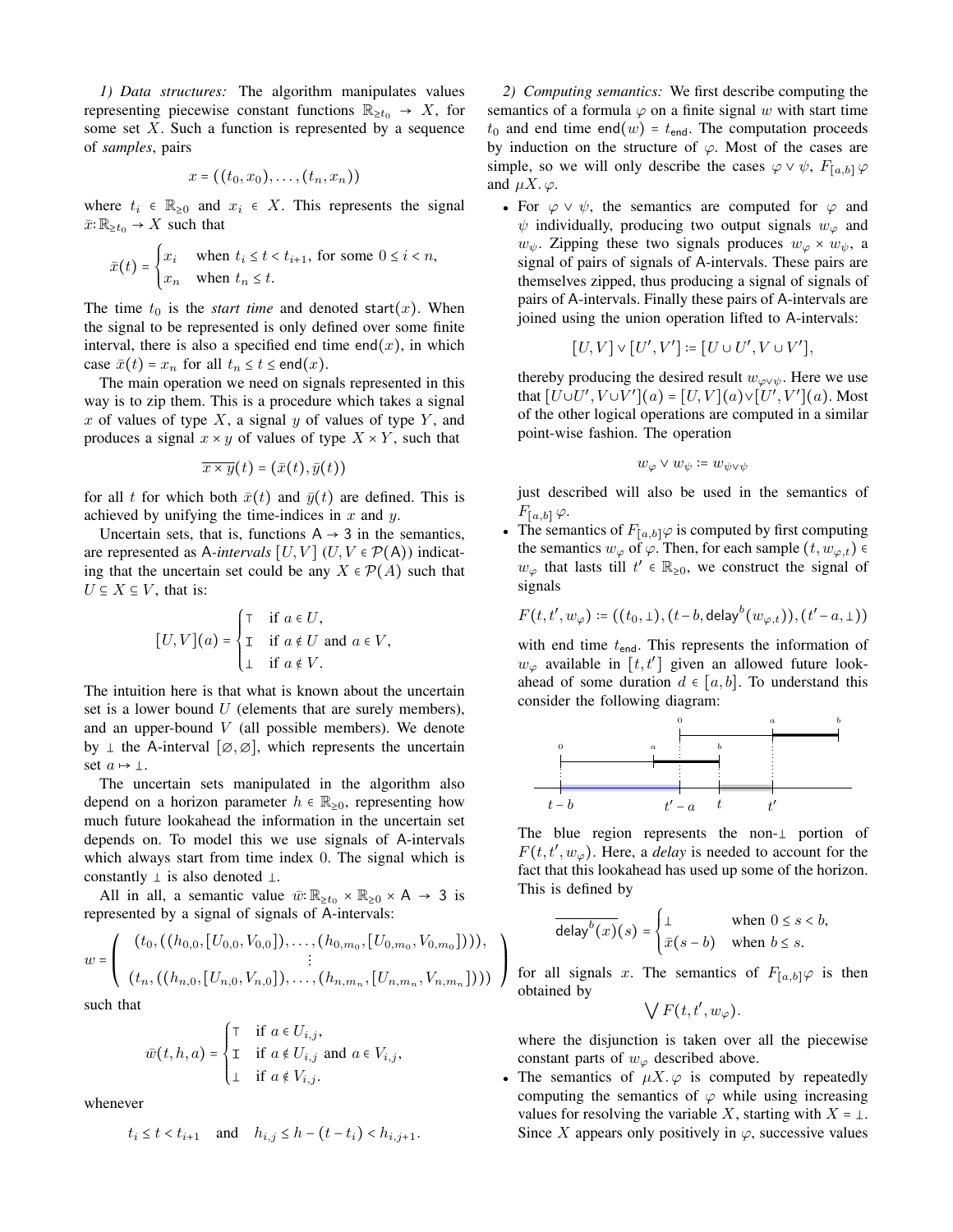Algorithm 1: Monitoring algorithm.

<span id="page-7-1"></span>**Input:** a  $\mu$ TGL formula  $\varphi$ , a stream S **Output:** a stream of  $\{ \bot, \top \}$ 1 initialise the  $\mu$ -cache to  $\perp$  for all top-level  $\mu$ 's of  $\varphi$ ; 2  $h_{\text{max}} \leftarrow \overline{\varphi};$ 3 if  $h_{\text{max}} = \infty$  then<br>4 | fail; fail; 5 end 6 w ← ingest a window of size  $\geq h_{\text{max}}$  of samples from  $S$ : 7  $t \leftarrow 0$ ; 8 repeat 9  $o \leftarrow$ Semantics ( $\varphi, w$ );<br>10 **vield**  $\bar{o}(t, h_{\text{max}})$ ; 10 **yield**  $\bar{\sigma}(t, h_{\text{max}});$ <br>11 drop the first sar drop the first sample from  $w$  and all items in the  $\mu$ -cache; 12  $t \leftarrow start(w);$ <br>
13  $s \leftarrow$  ingest ne  $s \leftarrow$  ingest new samples from S until w has size  $\geq h_{\text{max}}$ ; 14 Add a  $\perp$  sample to the end of all items in the cache; <sup>15</sup> until *end of input stream* S;

of X must be increasing. Since the number of agents is finite, we are guaranteed to reach a fixed point in finite time.

*3) Streaming algorithm:* We are now able to describe a streaming monitoring algorithm. This is achieved by computing an upper-bound  $h_{\text{max}}$  for the horizon of the formula and then operating on a window of size  $h_{\text{max}}$ . Over such a window the semantics are computed as described above. Most forms are not computationally expensive, the exceptions are the  $\mu$ -forms which may require a large number of iterations before reaching a fixed point. Therefore, we re-use the work done for computing the  $\mu$ -forms of the previous window. When monitoring a formula  $\varphi$ , all toplevel  $\mu$ -forms of  $\varphi$ , that is, all subformulas  $\mu X. \psi$  of  $\varphi$  that are not themselves sub-formulas of another  $\mu$ -form, form the index of the  $\mu$ -cache. This is a mapping of such subformulas to semantic values over the current time window. When computing the semantics of a toplevel  $\mu$ -form  $\mu X. \psi$  over the current window, instead of starting the iteration at  $X = \perp$ , the current value of the cache is used instead.

The streaming algorithm is described in Algorithm [1.](#page-7-1) The use of the  $\mu$ -cache produces a correct result thanks to the following two lemmas. The first ensures that to compute  $\mu X$ .  $\psi$ , the algorithm can start iterating from any element we know to be smaller than the least fixed point, rather than always starting at  $\perp$ :

**Lemma 24.** *Assume L is a dcpo*<sup>[1](#page-7-2)</sup> *and that*  $f: L \rightarrow L$  *is a Scott-continuous function with least fixed point* M*. If* <sup>N</sup> <sup>≤</sup> <sup>M</sup>*, then the supremum of the ascending Kleene chain starting at* N *is* M*.*

The second ensures that when computing  $\mu X. \psi$  of a prefix of a signal, the result obtained is smaller than the result for the full signal. In fact this is true for any positive formula:

**Lemma 25.** *If*  $\sigma'$  *is a prefix of*  $\sigma$ *, and*  $\varphi$  *is positive, then* 

$$
[\![\varphi]\!]_{\rho}(\sigma', t, h)(a) \leq [\![\varphi]\!]_{\rho}(\sigma, t, h)(a).
$$
  
V. EXTENDED EXAMPLE: RESULT CONSENSUS

<span id="page-7-0"></span>In this section, we prove the usefulness of our logic and monitoring algorithm on the example of resilient consensus. In [Section V-A](#page-7-3) we give context and the existing relevant results on resilient consensus. In [Section V-B,](#page-8-0) we extend  $\mu$ TGL and give a formula that ensures resilient consensus. In [Section V-C,](#page-8-1) we discuss causality in consensus and derive another formula for resilient consensus. Finally, in [Section V-](#page-8-2)[D,](#page-8-2) we discuss a specific example and test our monitoring algorithm on it.

# <span id="page-7-3"></span>*A. A Property for Resilient Consensus*

We consider the *resilient consensus problem* in the presence of malicious/faulty agents. This problem involves a number of *cooperative agents* that try to reach agreement on a scalar value by exchanging data according to a consensus protocol and *non-cooperative agents* that do not follow the protocol either intentionally or due to a fault. In particular, we consider scenarios where the cooperative agents do not know which other agents are cooperative and thus may receive and use malicious/faulty data transmitted from noncooperative agents.

It was shown in [14], [15] that consensus among cooperative agents is possible if the number of non-cooperative agents is sufficiently small and the graph representing the inter-agent communication topology has sufficiently large connectivity. In those articles, the connectivity of a graph was characterized through the notion of r*-robustness*. For a given a graph G with node set V, edge set  $E \subseteq V \times V$ , and neighbor sets  $N_i = \{j \mid (i, j) \in E\}$ ,  $i \in V$ , this notion is defined as follows.

Definition 26 (r-robustness [14]). *Given a positive integer r*, a graph G is r-robust, if  $\forall S_1, S_2 \in 2^V \setminus \{\emptyset\}$  such<br>that  $S_1 \circ S_2 = \emptyset$  we have  $S_2 \circ S_1 \cup N_2 \circ S_2 \cup \emptyset$  on  $\emptyset$  and *that*  $S_1 \cap S_2 = \emptyset$ *, we have*  $\{i \in S_1 \mid |N_i \setminus S_1| \geq r\} \neq \emptyset$  *or*  ${i \in S_2 \mid |N_i \setminus S_2| \geq r} \neq \emptyset$  *or both.* 

An intuitive meaning of  $r$ -robustness is that, for any two non-empty sets, if we choose any  $r - 1$  nodes in the graph, then there is always a path between these two sets that avoids these  $r - 1$  nodes.

Recently, the notion of  $r$ -robustness was extended in [16] to handle the cases where the inter-agent communication topology is time-varying. In the setting of [16], the communication topology at each time  $t \in \mathbb{N}$  is represented by a graph  $G[t]$  with node set V, edge set  $E[t]$ , and neighbor sets  $N_i[t] = \{j \mid (i, j) \in E[t]\}, i \in V$ . The notation  $\bigcup_{\tau=0}^T G[t-\tau]$ represents the union graph with node set  $V$ , and edge set  $\bigcup_{\tau=0}^{T} E[t-\tau]$ . For a given time-varying graph G, the notion of  $(T, r)$ -robustness is defined as follows.

<span id="page-7-2"></span><sup>&</sup>lt;sup>1</sup>directed-complete partial order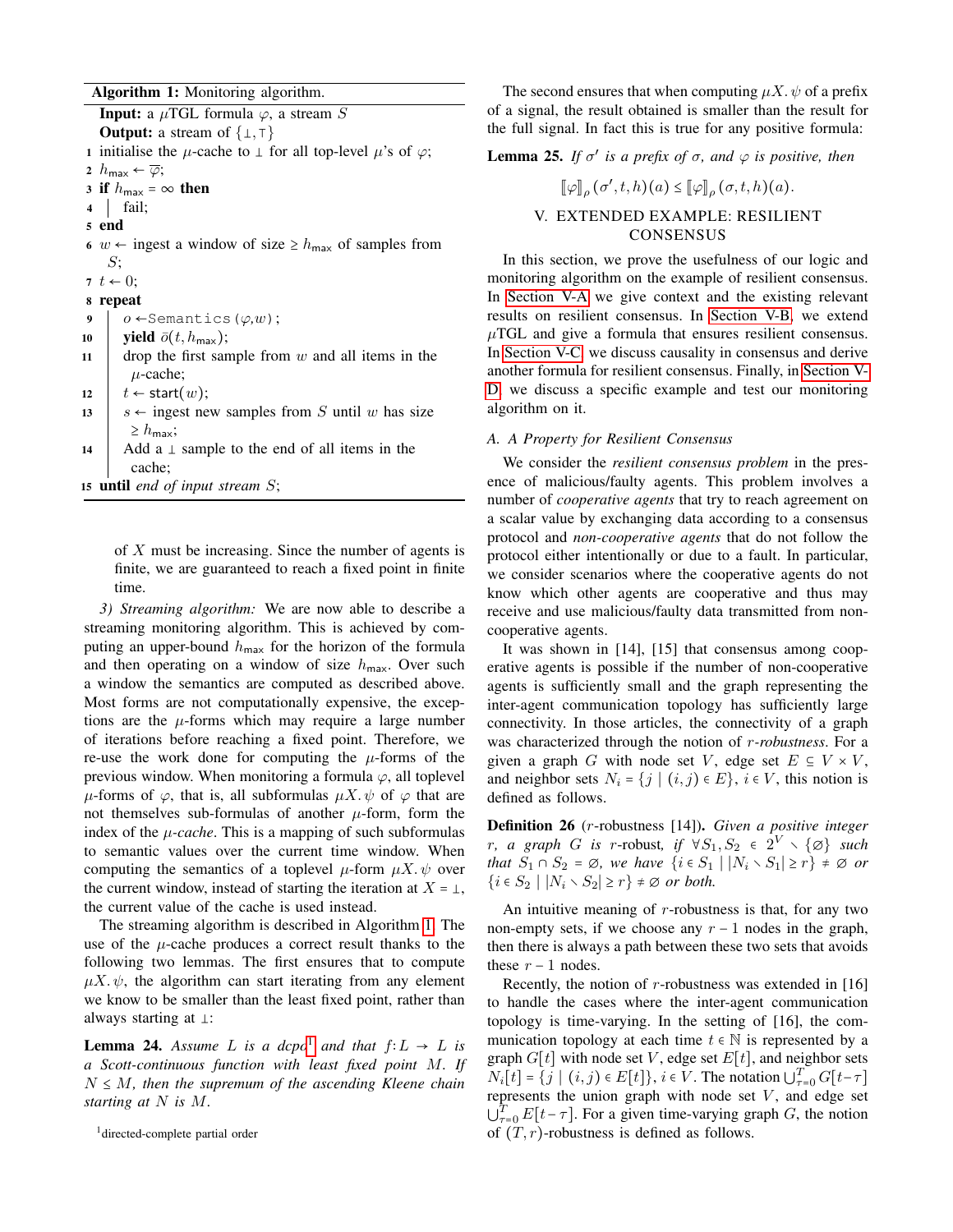**Definition 27**  $((T, r)$ -robustness [16]). *Given positive integers* T *and* r*, a time-varying graph* G *is* (T, r)-robust *if*  $\bigcup_{\tau=0}^T G[t-\tau]$  *is r-robust for every*  $t \geq T$ *.* 

It was shown by [16] that consensus among cooperative agents can be achieved if there are at most  $F$  non-cooperative agents in the network and the time-varying graph representing the communication topology is  $(T, 2F + 1)$ -robust.

Time-varying communication topologies and the notion of  $(T, r)$ -robustness are particularly useful for scenarios where inter-agent data transmissions require the agents to be physically close to each other. In such scenarios there is a communication radius and two agents can exchange data only when their distance is smaller than it.

The techniques that we introduced in earlier sections allow us to develop monitoring algorithms for assessing  $(T, r)$ *robustness* in scenarios with time-varying communication topologies by using the history of the physical locations of agents and the communication radius.

# <span id="page-8-0"></span>*B. Extending* µTGL

In order to express  $(T, r)$ -robustness, we extend  $\mu$ TGL with a second-order agent quantification construct  $\exists s. \varphi$  with the following semantics:

$$
\llbracket \exists s. \, \varphi \rrbracket_{\rho} \, (\sigma, t, h) = \bigvee_{S \subseteq \mathsf{A}} \, \llbracket \varphi \rrbracket_{\rho[s \to S]} \, (\sigma, t, h).
$$

This extension comes with syntactic sugar  $a \in S \equiv a \leq s$ ,  $a \notin s$ , and  $|s| \ge n$  and such defined as in [Section II-E.](#page-4-5) We also allow truth formulas inside agent formulas. For example, we allow formulas such as  $\mu X$ .  $\Phi \wedge (b \vee \Diamond_D X)$ , which is the connected component of  $\rho(b)$  if  $\Phi$  holds, and empty either. Formally, the semantics of a truth formula seen as an agent formula is defined as  $[\![\Phi]\!]_{\rho}(\sigma, t, h)(a) = [\![\Phi]\!]_{\rho}(\sigma, t, h)$ (where  $\Phi$  is seen as a truth formula on the right). Extending the monitoring algorithm is straightforward.

With this extension of  $\mu$ TGL, we can directly encode the definition of  $(T, r)$ -robustness.

**Lemma 28**  $((T, r)$ -robustness in  $\mu$ TGL). *Given a signal*  $\sigma$ *, a distance interval*  $D \subseteq \overline{\mathbb{R}_{\geq 0}}$ *,*  $T \in \mathbb{R}_{\geq 0}$ *, and*  $r \in \mathbb{N}$ *, the communication graph is*  $(T, r)$ *-robust if and only if*  $\sigma$ *satisfies*

$$
G \forall s, s'. \left(\exists a. a \in s \land a \in s'\right) \lor \text{reach}_{T,r}(s) \lor \text{reach}_{T,r}(s'),\right\}
$$

*where* reach $T_{,r}(s)$  *is* 

$$
\exists a, a_1, \ldots, a_r. a \in s \land \left(\bigwedge_{i=1}^r \bigwedge_{j=i+1}^r a_i \neq a_j\right) \land \left(\bigwedge_{i=1}^r a_i \notin s \land a_i \leq F_{[0,T]} a_i\right).
$$

#### <span id="page-8-1"></span>*C. Robustness and Causality*

As we explained, an intuition behind  $r$ -robustness is that it guarantees the existence of paths that avoid any fixed  $r-1$ agents. However, the notion of  $(T, r)$ -robustness does not have the same intuition, because it not causal: the path in  $\bigcup_{\tau=0}^{T} G[t-\tau]$  may not be a causal chain, as illustrated in the next example.

Example 29 ((T, r)-robustness and causality). *Let us consider a scenario with three agents* a*,* b*, and* c*, moving*



Fig. 3. A  $(T, 1)$ -robust network. However, c cannot send a message to a within time  $T$  at  $t = 0$ 

*on a line, as according to [Section V-C,](#page-8-1) and which are all cooperating. This network is*  $(T, 1)$ *-robust, but at time t = 0,* c *cannot send a message to* a *within time* T*.*

However, since agents can only act based on the messages they have received, whether there is consensus or not does not depend on non-causal properties. Therefore, we may refine  $(T, r)$ -robustness into a causal property.

**Definition 30** (Causal  $(T, r)$ -robustness). *Given*  $T \in \mathbb{R}_{\geq 0}$  *and*  $r ∈ ℕ$ , *a time-varying graph G is* causally  $(T, r)$ -robust *if, for every* <sup>t</sup> <sup>∈</sup> <sup>R</sup>≥0*,* <sup>∀</sup>S1, S<sup>2</sup> <sup>∈</sup> <sup>2</sup> <sup>V</sup> ∖{∅} *such that* <sup>S</sup><sup>1</sup> <sup>∩</sup>S<sup>2</sup> <sup>=</sup> <sup>∅</sup>*, for any*  $i_1, \ldots, i_{r-1}$ *, there is a causal chain that starts from some*  $i \in S_1$  *at time t, ends at some*  $j \in S_2$  *at time t+T, and avoids all*  $i_k$ *'s.* 

**Lemma 31** (Causal and non-causal  $(T, r)$ -robustnesses). *Causal* (T, r)*-robustness implies* (T, r)*-robustness. Conversely, if the network contains* n *agents,* (T, r)*-robustness implies causal*  $((n - r)(n - r + 1)T/2, r)$ *-robustness.* 

In particular, monitoring causal  $(T, r)$ -robustness is enough to guarantee consensus, and it may be faster: monitoring  $(T, r)$ -robustness may be in some cases as costly monitoring  $((n-r)(n-r+1)T/2, r)$ -robustness. The following formula describes causal  $(T, r)$ -robustness in  $\mu$ TGL.

<span id="page-8-3"></span>**Lemma 32** (Causal  $(T, r)$ -robustness in  $\mu$ TGL). *Given*  $T \in$ <sup>R</sup>≥0*,* <sup>r</sup> <sup>∈</sup> <sup>N</sup>*, and* <sup>D</sup> <sup>⊆</sup> <sup>R</sup>≥<sup>0</sup> *the communication graph is causally*  $(T, r)$ *-robust if and only if*  $\sigma$  *satisfies* 

$$
G \forall a, b, x_1, \dots, x_r.
$$
  
\n
$$
\left(\bigwedge_{i=1}^r \neg(x_i \leq (a \lor b))\right) \to
$$
  
\n
$$
a \leq H_T \mu X. \left(\neg\left(\bigvee_{i=1}^r x_i\right) \land (b \lor F_{[0,T]} \Diamond_D X)\right).
$$

## <span id="page-8-2"></span>*D. Monitoring for Resilient Consensus*

We experimented on a perimeter surveillance scenario [16]. In this scenario, mobile robots circle around a point, with possibly different radii and velocities, and some of them may be faulty or malicious. The robots in the network try to reach consensus to agree on a perimeter to circle. We monitored causal  $(T, r)$ -robustness, as expressed in Lemma [32,](#page-8-3) which ensures that there is consensus.